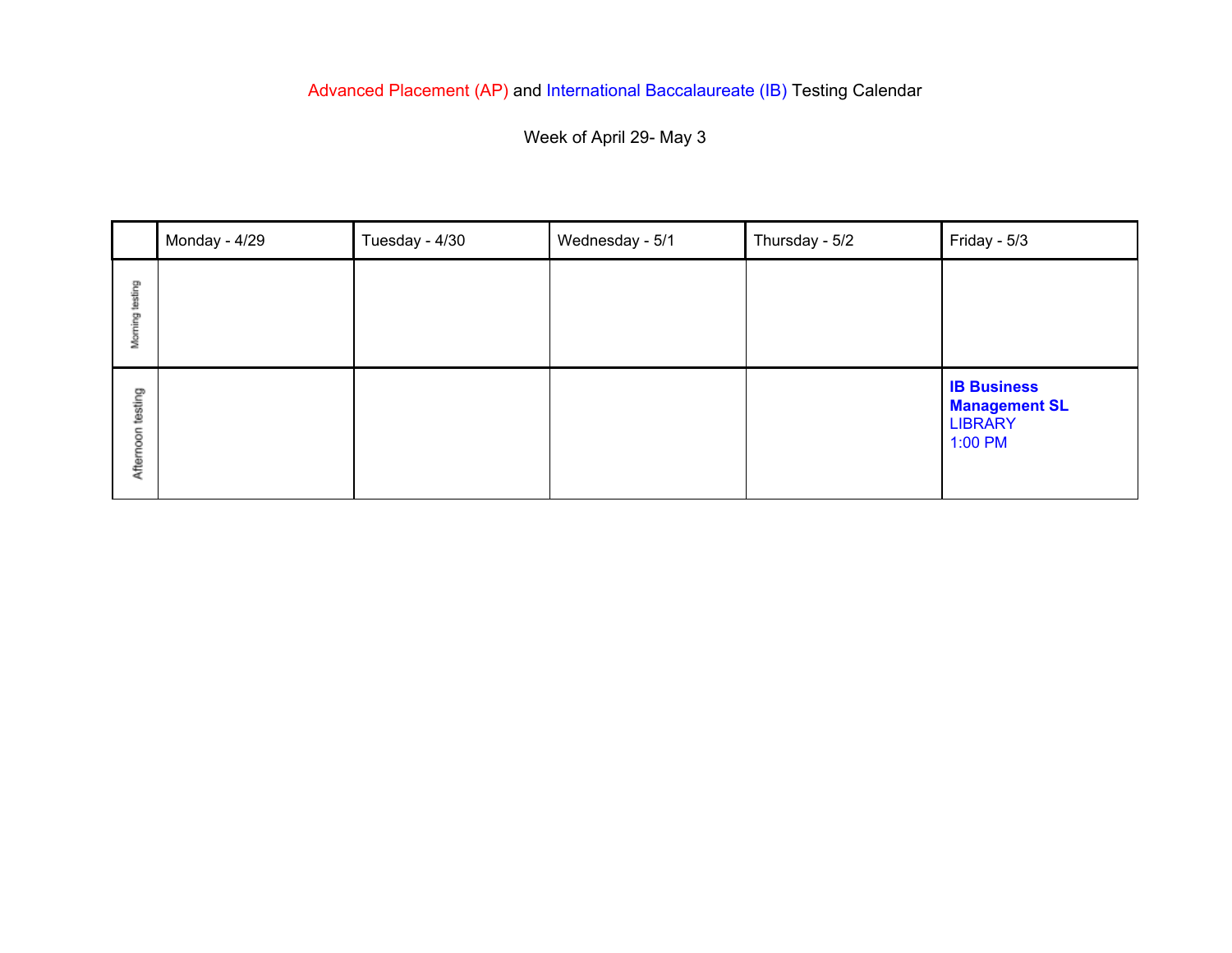## Advanced Placement (AP) and International Baccalaureate (IB) Testing Calendar Week of May 6-10

|                   | Monday - 5/6 L                                                                                                                                           | Tuesday - 5/7 W                                                                                                                              | Wednesday - 5/8 - L                                                                                                                                                            | Thursday - 5/9 W                                                                                                                          | Friday - 5/10 L                                                                                                                  |
|-------------------|----------------------------------------------------------------------------------------------------------------------------------------------------------|----------------------------------------------------------------------------------------------------------------------------------------------|--------------------------------------------------------------------------------------------------------------------------------------------------------------------------------|-------------------------------------------------------------------------------------------------------------------------------------------|----------------------------------------------------------------------------------------------------------------------------------|
| Morning testing   | <b>IB Business</b><br><b>Management - SL</b><br><b>ROOM 1421</b><br>8:30                                                                                 | <b>NO IB EXAMS</b>                                                                                                                           | <b>IB History HL</b><br><b>LITTLE THEATER A-P</b><br>ROOM 1421 - Q-Z<br>8:30                                                                                                   | <b>IB Geography SL</b><br><b>IB Philosophy SL</b><br><b>WRESTLING ROOM</b><br>9:00<br><b>IB Social Anthro HL</b><br><b>LITTLE THEATER</b> | <b>IB Biology HL</b><br><b>LITTLE THEATER</b><br>8:30<br><b>IB Biology SL</b><br><b>CAFETERIA</b><br>9:00                        |
|                   | <b>AP US Government</b><br>LITTLE THEATER A-F<br><b>WRESTLING ROOM</b><br>$G-O$<br><b>LIBRARY P-Z</b><br>8:15                                            | <b>AP Spanish Language &amp;</b><br><b>Culture</b><br><b>LIBRARY</b><br>8:15                                                                 | <b>AP English Literature</b><br><b>LIBRARY A-H</b><br><b>WRESTLING ROOM I-Z</b><br>8:15                                                                                        | 8:30<br><b>IB Social Anthro SL</b><br><b>LIBRARY</b><br>8:30<br><b>AP Chemistry</b><br><b>ROOM 1421</b><br>8:15                           | <b>AP United States</b><br><b>History</b><br><b>LIBRARY A-J</b><br><b>WRESTLING ROOM K-</b><br>S<br><b>ROOM 1421 T-Z</b><br>8:15 |
| Afternoon testing | <b>NO IB EXAMS</b>                                                                                                                                       | <b>IB History HL</b><br><b>WRESTLING ROOM</b><br>12:00 noon                                                                                  | <b>IB Geography SL</b><br><b>IB Philosophy SL</b><br><b>WRESTLING ROOM</b><br>1:00<br><b>IB Social Anthro HL</b><br><b>ROOM 1421</b><br>1:00                                   | <b>IB Biology HL</b><br><b>LITTLE THEATER</b><br>1:30<br><b>IB Biology SL</b><br><b>LIBRARY</b><br>1:00                                   | <b>IB Psychology HL &amp; SL</b><br><b>LIBRARY</b><br>1:00                                                                       |
|                   | <b>AP Chinese</b><br><b>COUNSELING</b><br><b>CONFERENCE ROOM</b><br>12:00<br><b>AP Environmental</b><br><b>Science</b><br><b>LITTLE THEATER</b><br>12:30 | <b>AP Japanese Language</b><br><b>COUNSELING</b><br><b>CONFERENCE ROOM</b><br>12:00<br><b>AP Physics I</b><br><b>LITTLE THEATER</b><br>12:30 | <b>IB Social Anthro SL</b><br><b>LIBRARY</b><br>1:00<br><b>AP European History</b><br><b>LITTLE THEATER</b><br>12:00<br><b>AP French Language</b><br><b>ROOM 3015</b><br>12:30 | <b>AP German</b><br><b>COUNSELING</b><br><b>CONFERENCE ROOM</b><br>12:00<br><b>AP Psychology</b><br><b>WRESTLING ROOM</b><br>12:15        | <b>AP Computer Science</b><br><b>Principles</b><br><b>Digital submission</b>                                                     |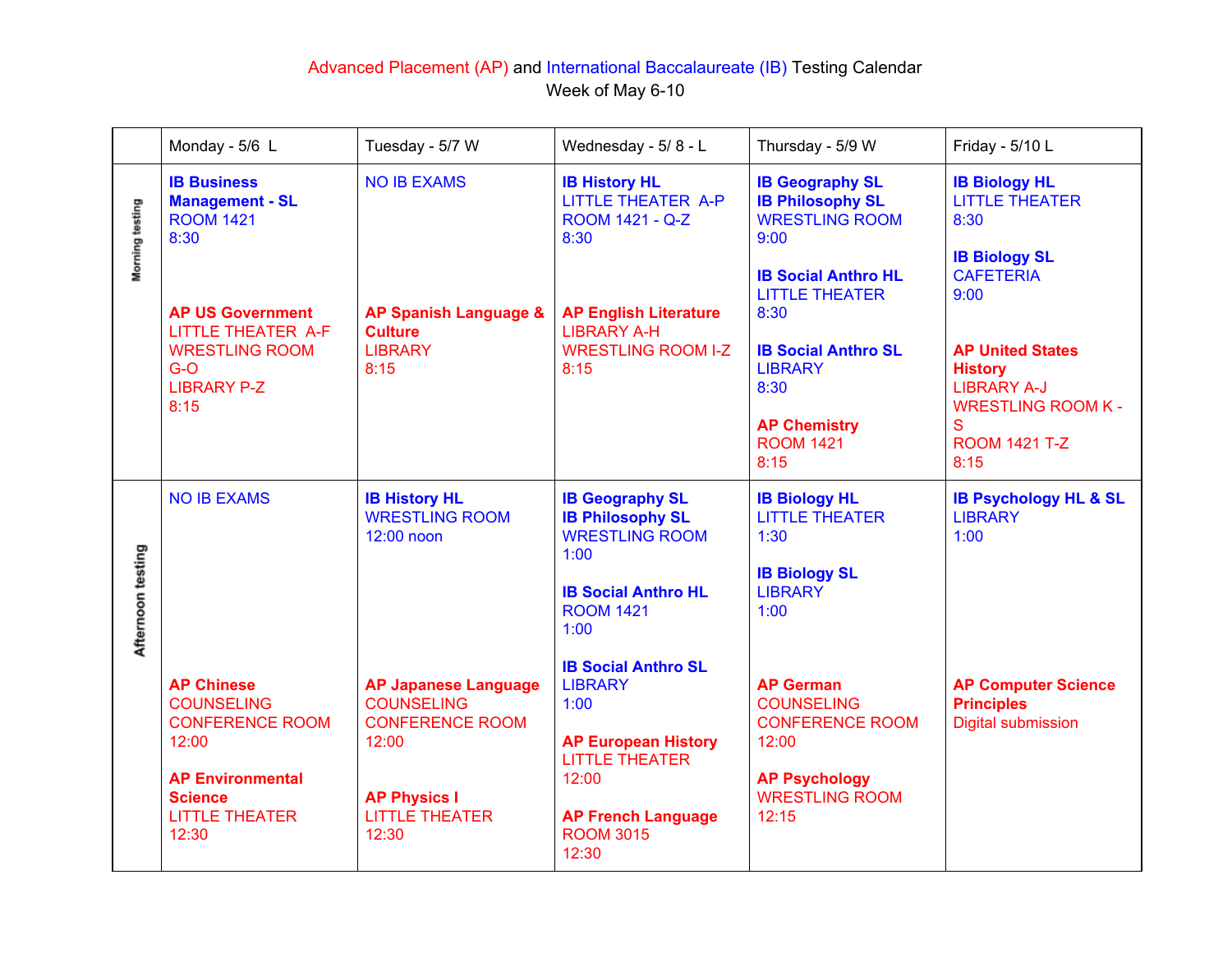## Advanced Placement (AP) and International Baccalaureate (IB) Testing Calendar Week of May 13-17

|                   | Monday - 5/13 - W                                                                                                               | Tuesday - 5/14 - L                                                                                                                                       | Wednesday - 5/15 - W                                                                                                                             | Thursday - 5/16 - L                                                                        | Friday - 5/17 - W                                                                         |
|-------------------|---------------------------------------------------------------------------------------------------------------------------------|----------------------------------------------------------------------------------------------------------------------------------------------------------|--------------------------------------------------------------------------------------------------------------------------------------------------|--------------------------------------------------------------------------------------------|-------------------------------------------------------------------------------------------|
| Morning testing   | <b>IB Psychology HL &amp; SL</b><br><b>LIBRARY</b><br>8:30                                                                      | <b>IB Math Studies SL</b><br><b>ROOM 1014 A-L</b><br><b>CYBER M-Z</b><br>8:30<br><b>IB Math HL</b><br><b>IB Math SL</b><br><b>WRESTLING Room</b><br>9:00 | <b>IB Mandarin SL</b><br><b>IB Mandarin ab initio SL</b><br><b>IB Arabic ab initio SL</b><br><b>IB Latin HL</b><br><b>LITTLE THEATER</b><br>8:30 | <b>IB Economics SL</b><br><b>LIBRARY A-M</b><br><b>LITTLE THEATER N-Z</b><br>8:30          | <b>IB English A Literature</b><br><b>LIBRARY A-K</b><br><b>LITTLE THEATER L-Z</b><br>8:30 |
|                   | <b>AP Biology</b><br><b>LITTLE THEATER</b><br>8:15                                                                              | <b>AP Calc AB</b><br><b>LIBRARY</b><br>8:15<br><b>AP Calc BC</b><br><b>LITTLE THEATER</b><br>8:15                                                        | <b>AP English Language</b><br><b>LIBRARY A-K</b><br><b>WRESTLING L-Z</b><br>8:15                                                                 | <b>AP World History</b><br><b>WRESTLING ROOM</b><br>8:15                                   | No AP Exams (AM)                                                                          |
| Afternoon testing | <b>IB Math Studies SL</b><br><b>LIBRARY</b><br>1:00<br><b>IB Math HL</b><br><b>IB Math SL</b><br><b>WRESTLING ROOM</b><br>12:30 | <b>IB Mandarin SL</b><br><b>IB Mandarin ab initio SL</b><br><b>IB Arabic ab initio SL</b><br><b>IB Latin HL</b><br><b>LIBRARY</b><br>1:00                | <b>IB Economics SL</b><br><b>LIBRARY A-M</b><br><b>LITTLE THEATER N-Z</b><br>1:00                                                                | <b>IB English A Literature</b><br><b>LIBRARY A-K</b><br><b>LITTLE THEATER L-Z</b><br>12:30 | <b>IB Physics SL</b><br><b>IB Sports Exercise SL</b><br><b>LIBRARY</b><br>12:00           |
|                   | <b>AP Physics C</b><br><b>ROOM 1421</b><br>12:00                                                                                | <b>AP Art History</b><br>LAB B ROOM 2010<br>12:30                                                                                                        | No AP Exams (PM)                                                                                                                                 | <b>AP Statistics</b><br><b>WRESTLING ROOM</b><br>12:30                                     | <b>AP Computer Science A</b><br><b>WRESTLING ROOM</b><br>12:00                            |